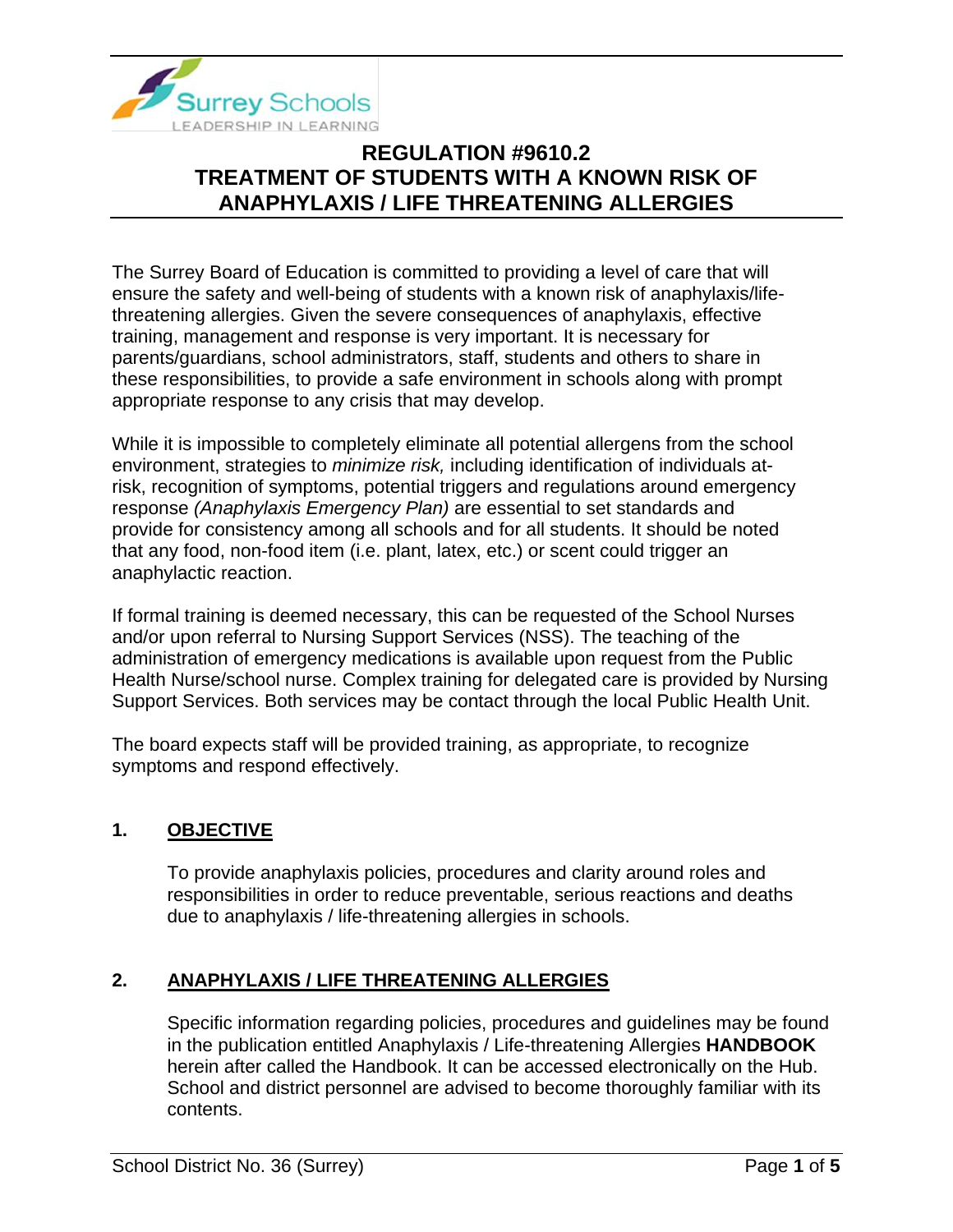

It is the responsibility of the principal to ensure that the school has in place:

- An anaphylaxis / life threatening allergic reaction prevention and management plan.
- Emergency procedures for responding to anaphylaxis or other lifethreatening allergic reactions.

#### **3. DEFINITIONS**

3.1. *Anaphylaxis* (an-'uh-fuh'-lak-sis) is a sudden and potentially fatal allergic reaction, requiring immediate medical emergency measures be taken.

Symptoms may include any of the following, which may appear alone or in any combination, regardless of the triggering allergen:

- Itchy eyes, nose, face, body
- Flushing/redness/warmth of face and body
- Swelling of eyes, face, lips, tongue and throat (throat tightness), trouble **Swallowing**
- Nasal congestion or hay fever-like symptoms (runny itchy nose and watery eyes, sneezing)
- Cough, hoarse voice, inability to breathe
- Hives/rash
- Headache, nausea, pain/cramps, vomiting, diarrhea, uterine cramps in females
- Wheezing, shortness of breath, chest pain/tightness
- Anxiety, a feeling of foreboding, fear, and apprehension
- Weakness and dizziness/light-headedness, pale blue colour, weak pulse, shock
- Loss of consciousness, coma

#### The most dangerous symptoms of an allergic reaction involve:

- Breathing difficulties caused by swelling of the airways
- A drop in blood pressure indicated by dizziness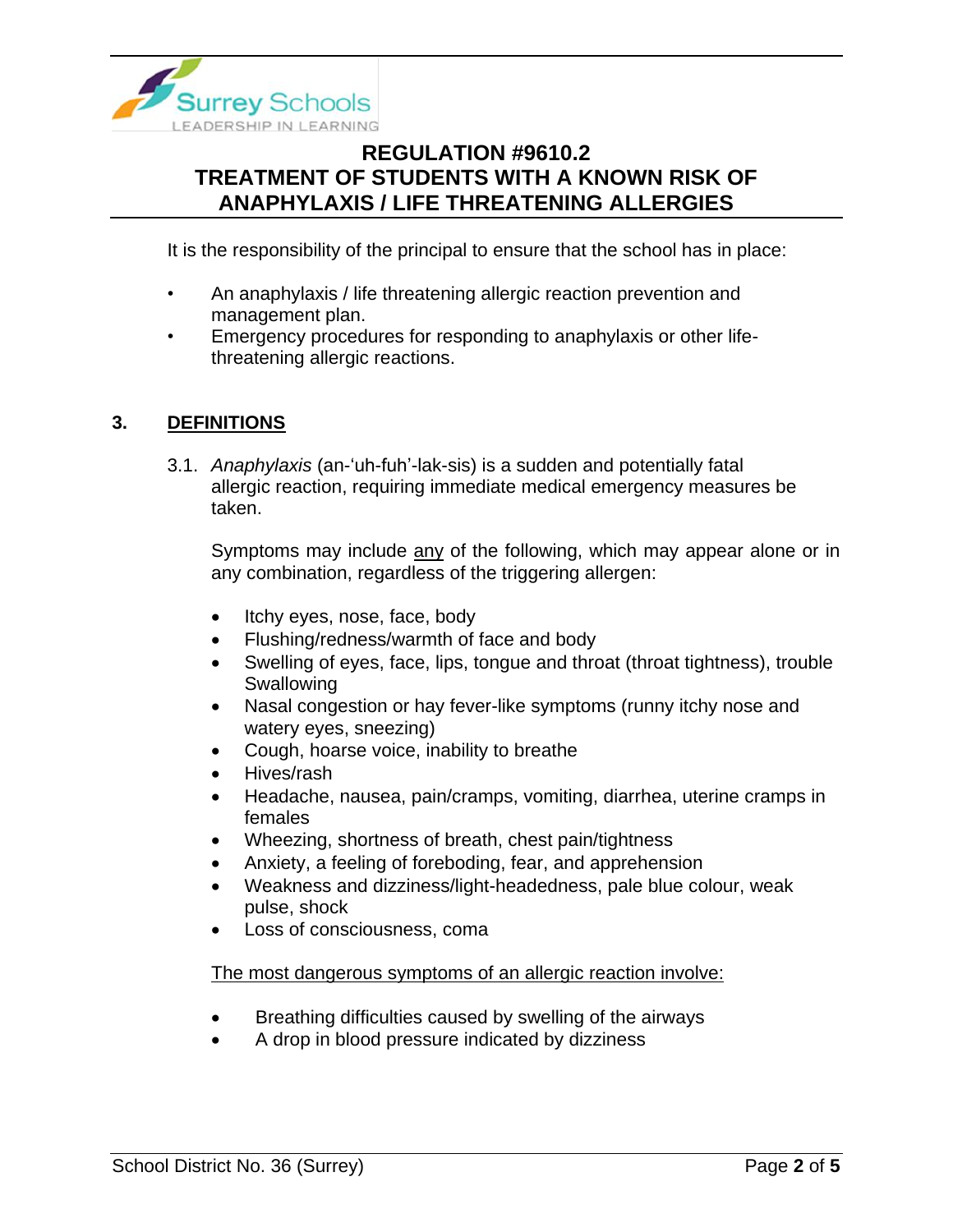

#### 3.2. **Epinephrine (EpiPen® auto-injector)**

The recommended emergency treatment for a student suffering an anaphylactic reaction is the administration of epinephrine (adrenaline) by an auto-injector (i.e., EpiPen®). The person affected must then be rushed to hospital to receive further medical attention, even if the symptoms decrease with the administration of the epinephrine.

There is a need to ensure the safety of students who suffer from extreme allergies and empower school administrators to respond to their needs consistently but at the same time recognize individual differences from case to case. The following procedure is intended to achieve this end.

### **4. IDENTIFICATION OF INDIVIDUALS AT-RISK**

Early symptoms should never be ignored, because of the unpredictability of reactions, especially if the person has suffered an anaphylactic reaction in the past. Since it is not always possible to identify a child at-risk of anaphylaxis in advance, and because there is recognition that anaphylaxis, asthma and severe allergies are closely connected, it is prudent for school communities to recognize and be prepared to respond to an anaphylactic event, should it occur.

(Refer to Appendix A in the Handbook)

- **5.** Management of this medical condition should follow the **THREE "A's" of ANAPHYLAXIS:**
	- **1. AWARENESS**
	- **2. AVOIDANCE**
	- **3. ACTION**

#### **1. AWARENESS**

- The anaphylactic child must be identified to those who have dayto day contact.
- Information must be provided on which allergens can cause the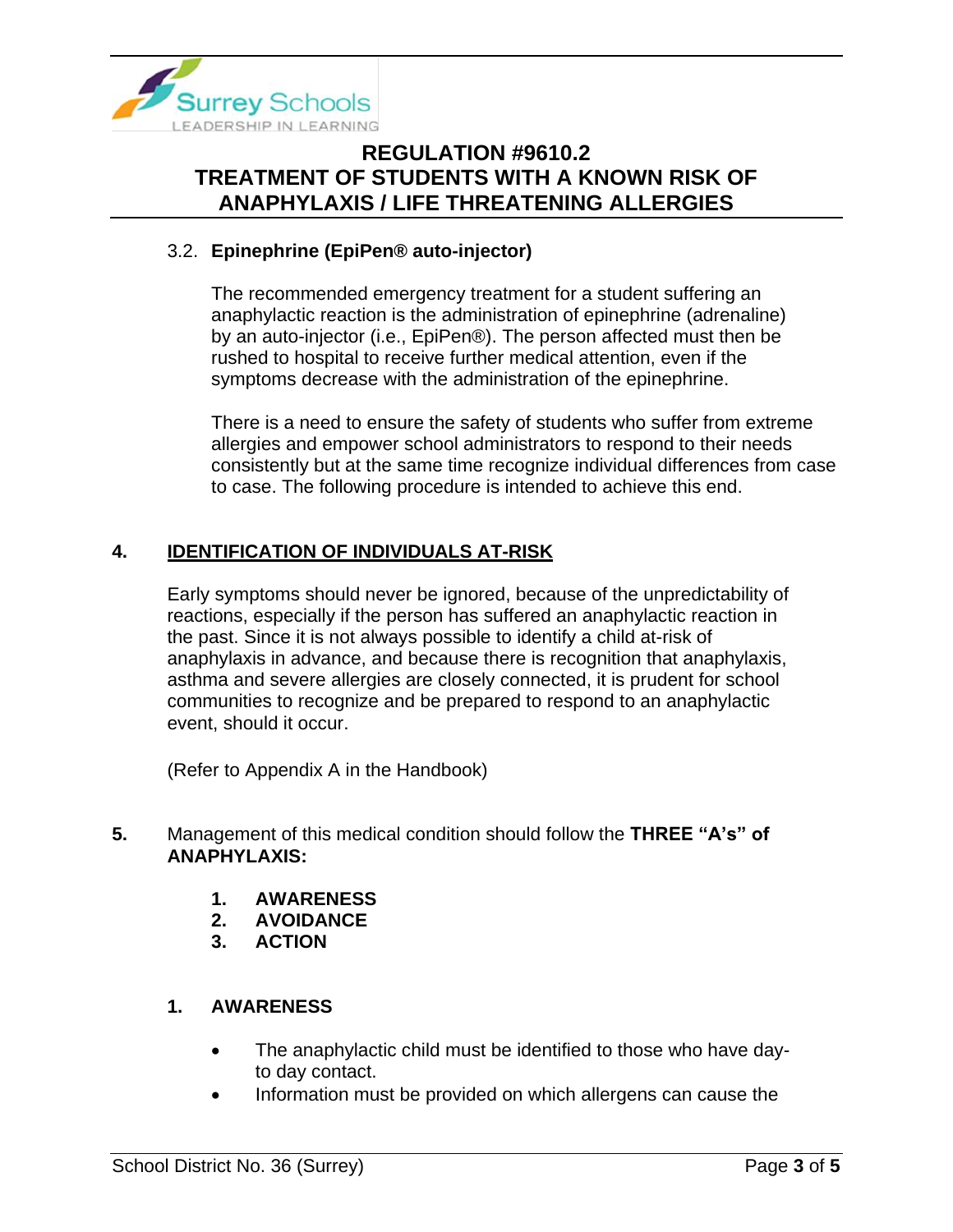

reaction.

- A treatment protocol must be in place and understood by those interacting with the child.
- Students should be taught about the challenges others face, which provides an opportunity to learn understanding, and acceptance.

#### **2. AVOIDANCE**

- Avoidance is the key to preventing anaphylaxis.
- It is impossible to completely eliminate all potential allergens from the school environment therefore children with allergies need to be vigilant. Strategies to minimize risk include the following:
	- a) In cooperation with the other students and their parents designate the child's classroom/lunchroom/school "allergen aware".
	- b) Encourage good habits of hand washing before and after eating, and clean up after eating.
	- c) Where possible, and in coordination with the parent of the anaphylactic child, arrange for the provision of allergen-free food for hot lunches, sports days and other food-related occasions.
- As the student matures and enters the secondary school level, the student should be able to assume more responsibility for his or her allergy management.

### **3. ACTION**

- Know how to recognize the symptoms of an anaphylactic reaction and the protocol to follow. This knowledge is critically important as it can be lifesaving.
- Know where the child's EpiPens (adrenalin auto-injector) are located.
- Know how to administer the EpiPen at first sign of a reaction (even if the child is capable of self-administering, the severity of symptoms and the stress of the situation require an adult's help). Ask the school nurse to provide training.